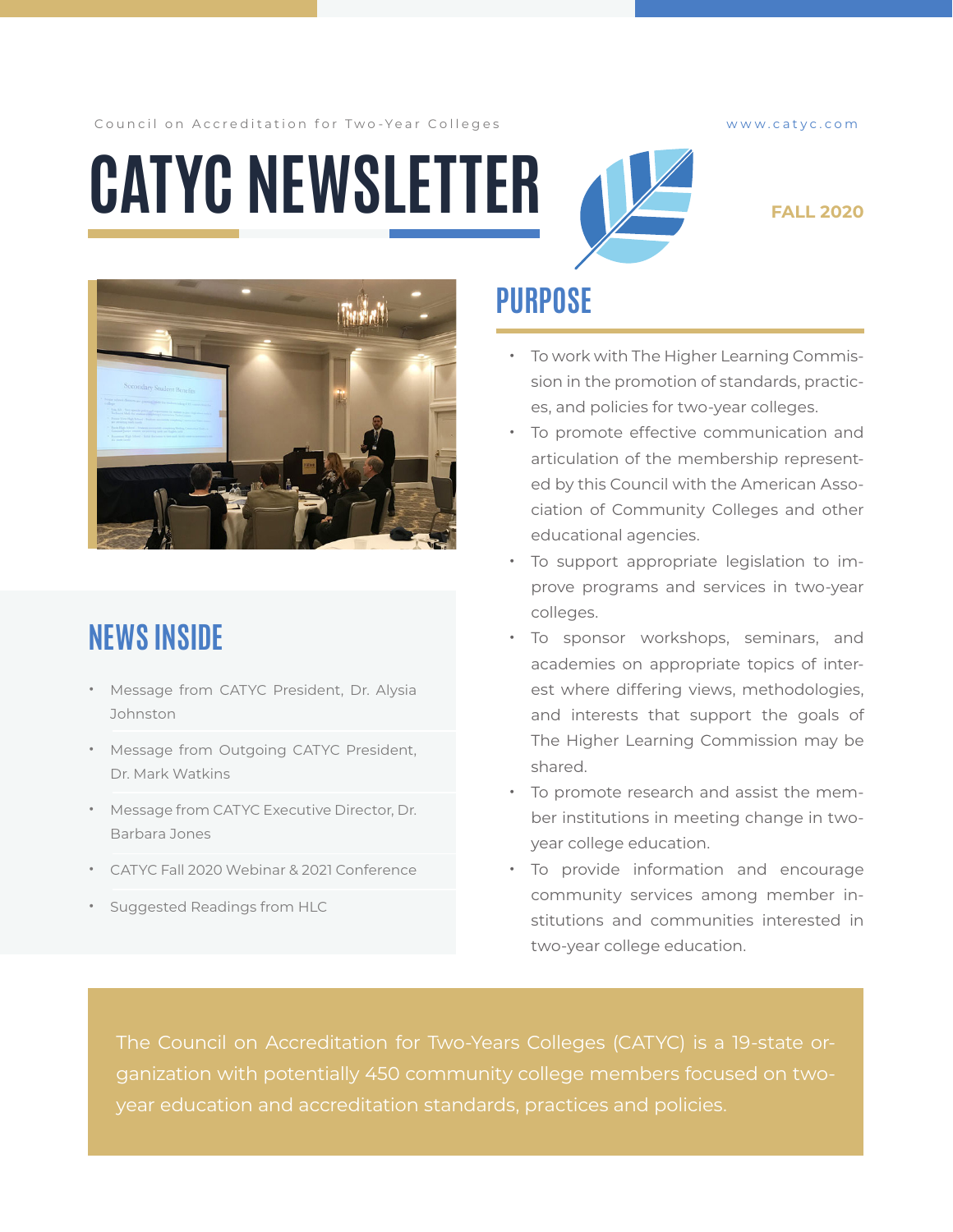### **MESSAGE FROM CATYC PRESIDENT, DR. ALYSIA JOHNSTON**

It has certainly been a challenging year for all of us due to the COVID-19 pandemic. Like many other events, the Council on Accreditation for Two Year Colleges (CATYC) members have not been able to meet face-to-face and unfortunately were not able to wish George Knox, our long time Executive Director, a happy retirement in-person. That does not change the fact we will greatly miss George, his wife Carol, and their passion to make CATYC the best it could be. We wish George and Carol a happy and fulfilling retirement, and hope you will visit us at the next CATYC conference in 2021.

Thank you to Mark Watkins, our past CATYC President, for working with the Executive Committee virtually to move forward with the organizational duties and develop strategies to make CATYC more relevant for our members. With Mark's leadership we were able to hire a new Executive Director. We are extremely pleased Dr. Barbara Jones began serving as Executive Director of CATYC October 1. Dr Jones has great ideas on how we can provide applicable information concerning accreditation and other professional development topics for our membership. She hit the ground running and has submitted a proposal for the Annual HLC Conference; where a panel of administrators will present information concerning the organization, developed a membership survey, and updated the website.

I am excited about CATYC's future as we continue to serve our colleges, increase professional development opportunities, and grow our membership.

**Current CATYC President, Alysia Johnston President Fort Scott Community College Fort Scott, Kansas**



The Council of Accreditation for Two-Year Colleges (CATYC) is the only organization dedicated to serving the accreditation and quality needs of twoyear colleges located in the United States. CATYC provides members with one-on-one access to the Higher Learning Commission (HLC) staff through its annual conference and through direct Council liaison with HLC's president. The organization provides effective communication between membership and the Council leadership on issues impacting member institutions and to advocate for legislation and policies impacting community colleges. Member institutions are eligible to apply for research grants through the Council to develop innovative strategies to better serve students and their success.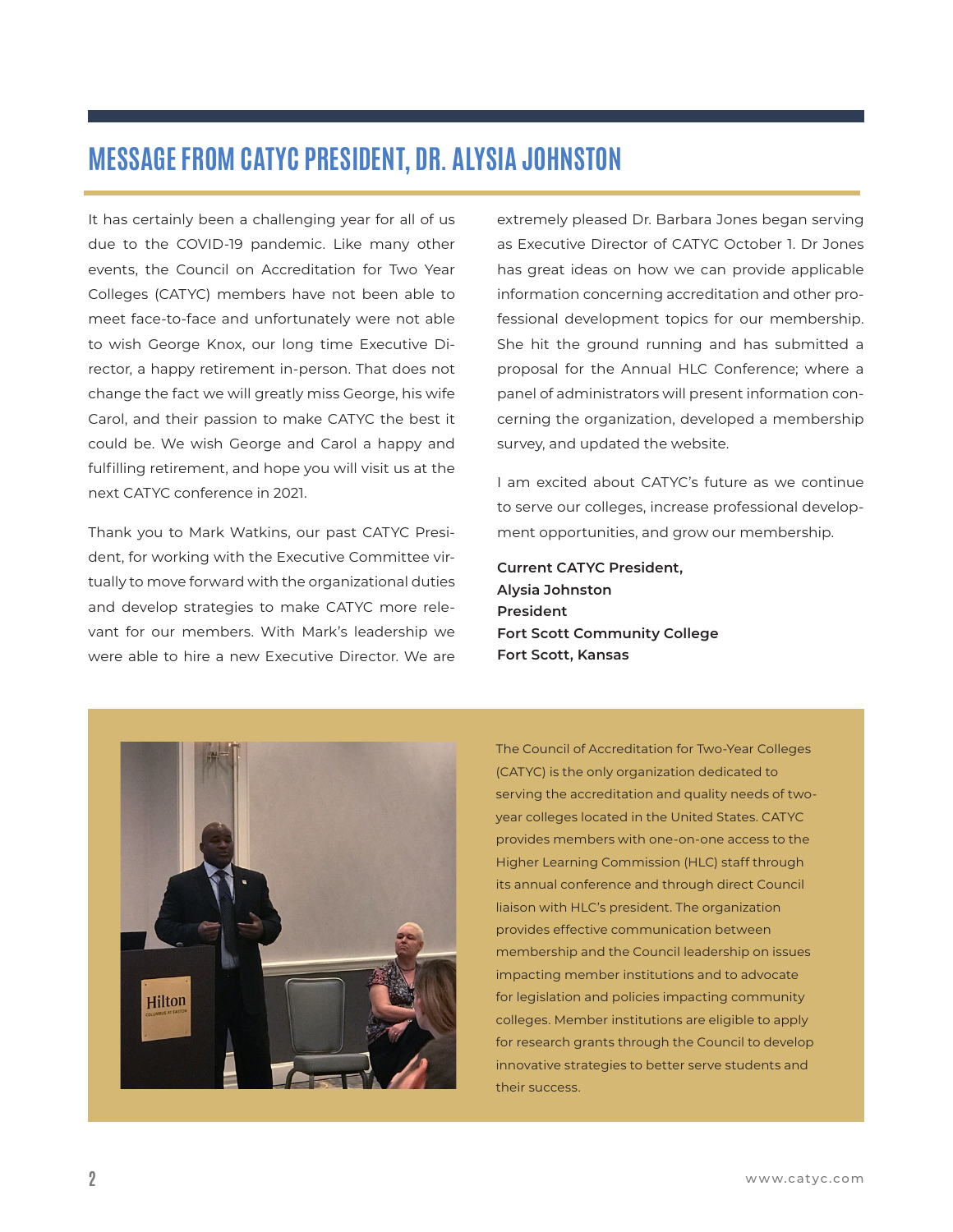### **MESSAGE FROM OUTGOING CATYC PRESIDENT, DR. MARK WATKINS**

The Council on Accreditation for Two Year Colleges (CATYC) announces the retirement of its Executive Director, Dr. George Knox. George began his work as a CATYC board member in 2001 while President at Cloud County Community College located in Concordia, Kansas. Upon transitioning to President of Labette Community College in Parsons, Kansas, George continued to support CATYC as both board member and two years as the Executive Board President. George again transitioned to provide Presidential leadership at Independence Community College in Independence, Kansas for two years. In 2012, George shifted his CATYC work to serve as the Executive Director and continued until now as he retires.

George has provided excellent leadership in Kansas, Wisconsin, and North Carolina in many capacities. He began his career as a traffic homicide investigator for the Hollywood Police Department in Florida for 12 years. He used his knowledge and experience to teach criminal law for Asheville-Buncombe Technical Community College in Asheville, NC. As George developed his appreciation of a community college education for students, he moved to Morgantown, NC to become the Department Chair and head of the police academy at Western Piedmont Community College. Another opportunity enabled George to serve as the Dean of Planning and Learning at Moraine Park Technical College in Fond du Lac, WI. George had one more swing back through Murphy, NC to be the Vice President of Academic and Student Affairs before arriving in Kansas.



*George has provided excellent leadership in Kansas, Wisconsin, and North Carolina in many capacities."*

"

George and his wife, Carol, look forward to spending more time with his family and sailing. In honor for George's dedicated service to CATYC, a Research Grant will be called, the "George Knox Research Grant." We thank him for his service!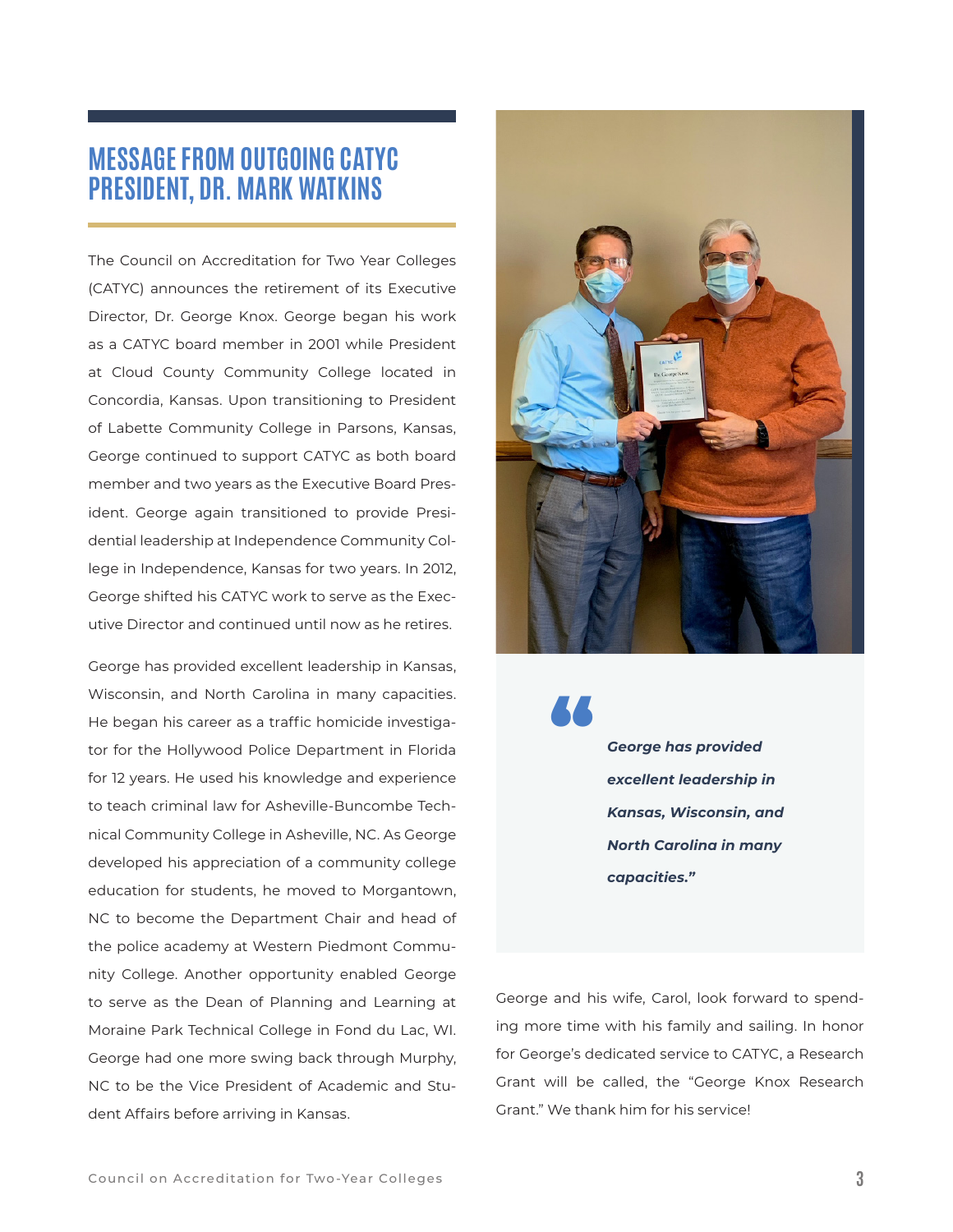

EXECUTIVE DIRECTOR **Dr. Barbara Jones** Phone: 870-866-1025 Email: brjones079@gmail.com

### **MESSAGE FROM CATYC EXECUTIVE DIRECTOR, DR. BARBARA JONES**

On behalf of the Executive Committee of the Council on Accreditation for Two Year Colleges (CATYC), we want to welcome you back to the fall 2020 semester. The pandemic has created new and unusual circumstances and challenges for all of us in our daily, work, college/school lives. However, "We are all in this together."

As noted above, Dr. George Knox stepped down as the CATYC Executive Director effective September 30th. He has been a champion for our students, community colleges, and for the CATYC organization for many years. He continues his service to higher education as the interim President at Independence Community College, in Kansas. We are grateful for the strong foundation and plans he and the Executive Committee have established, which will serve as the guide for the future of our organization.

I also write to introduce myself as the new Executive Director. My name is Barbara Jones. I retired in January 2020 after 29 years in higher education (and 20+ years in healthcare). Most recently, I had the honor to serve as the President of South Arkansas Community College in El Dorado, AR for almost 11 years. Accreditation has always been an important part of my career, as I have served as a SACS peer reviewer, HLC Peer Corps, and also as a programmatic reviewer for NAACLS and CAPTE. I am excited to serve as the new Executive Director of CATYC.

To strengthen our organization, we need your help, participation, and assistance. An email was sent out in October with a link to the CATYC Membership Survey. If you have completed this survey, thank you. If not, please go this link https://freeonlinesurveys.com/s/OQF3vnvA and complete it as soon as possible. It should only take about 15 minutes. The Executive Committee will use the information gathered to develop plans and strategies for the future of the CATYC organization.

I have met many of you over the course of my 29 years in higher education. I am excited to renew friendships and to meet many more of you in my new role. Working with the membership and Board, we hope to make the organization even stronger and more beneficial to our member institutions.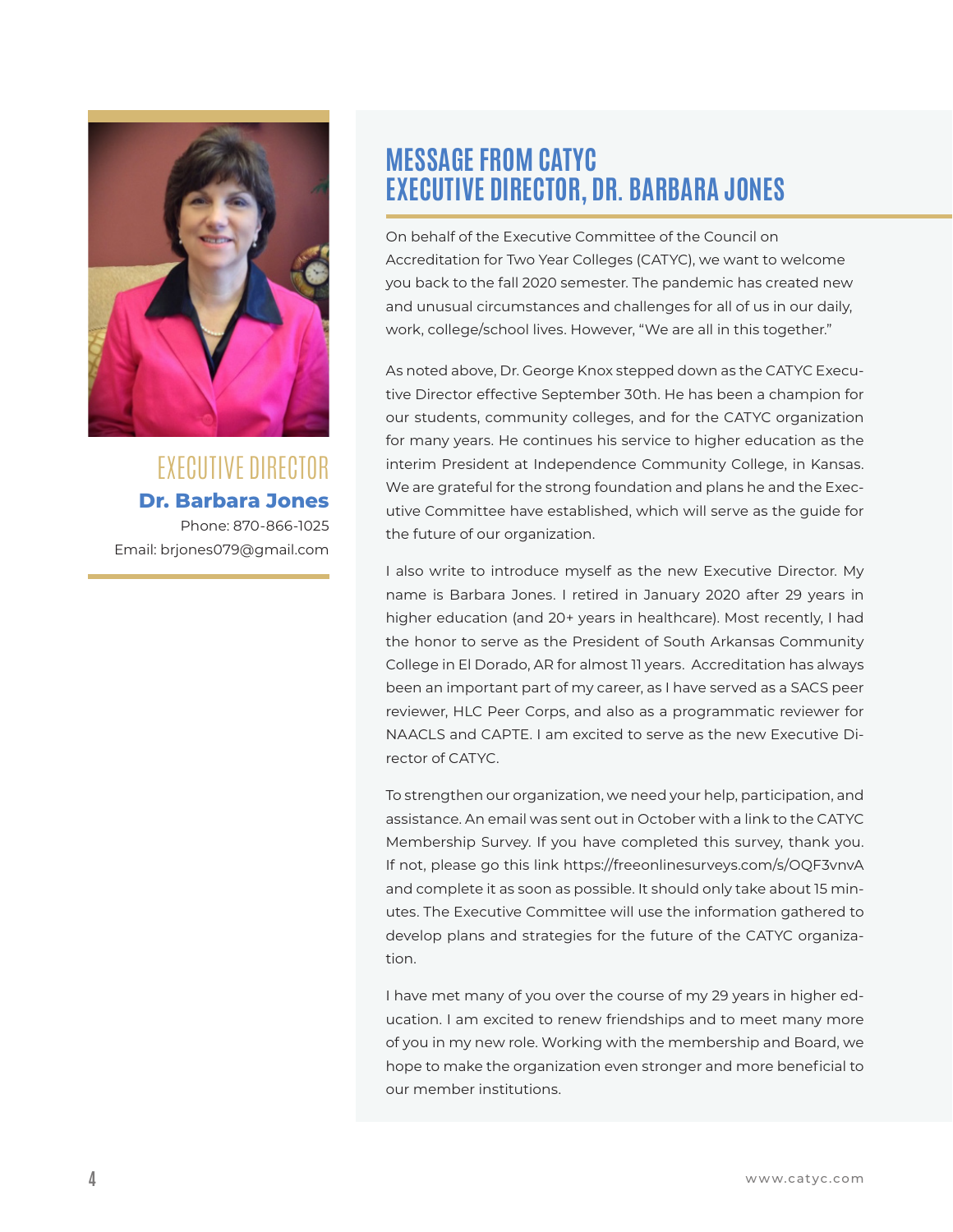# **CATYC EXECUTIVE COMMITTEE**

#### **CATYC President**

#### **Alysia Johnston, President**

Fort Scott Community College 2108 S. Horton Fort Scott, KS 66701 Phone: 620-223-2700 Email: alysiaj@fortscott.edu

#### **CATYC President-Elect**

#### **Dr. Charles Johnson, President**

Vincennes University 1001 N. Second St. Vincennes, IN 47591 Phone: (812) 888-4208 Email: president@vinu.edu

#### **CATYC Vice-President**

#### **Dr. Bruce Moses, Vice Chancellor for Educational Services and Institutional Integrity**

HLC-Accreditation Liaison Officer Pima Community College 4905B East Broadway Blvd. Tucson, AZ 85709 Phone: (520) 206-4725 Email: bmoses3@pima.edu

#### **CATYC Past President**

#### **Dr. Mark Watkins, President**

Labette Community College 200 S. 14th Parsons, KS 67357 Phone: 620-820-1223 markw@labette.edu

#### **Executive Director**

**Dr. Barbara Jones** Phone: 870-866-1025 Email: brjones079@gmail.com

#### **Executive Assistant**

**Megan Fugate**  Labette Community College 200 South Fourteenth Parsons, KS 67357 Phone: 620-820-1246 Email: Meganf@labette.edu

#### **Dr. Jackie Elliott, President**

Central Arizona College 8470 N. Overfield Road Coolidge, AZ 85128 Phone: (520) 494-5200 Email: Jackie.elliott@centralaz.edu

#### **Dr. Paul Watson II, Vice President for Instruction**

450 North Avenue Battle Creek, MI 49017 Phone: (269) 565-7952 Email: watsonp@kellogg.edu

#### **Dr. Evelyn Jorgenson, President**

Northwest Arkansas Community College One College Avenue Bentonville, AR 72712 Phone: 479-619-4190 Email: ejorgenson@nwacc.edu

#### **Dr. Betty Young, President**

Hocking College 3301 Hocking Parkway Nelsonville, OH 45764 Phone: 740-753-7004 Email: youngb@hocking.edu

#### **Two member-at-large vacancies**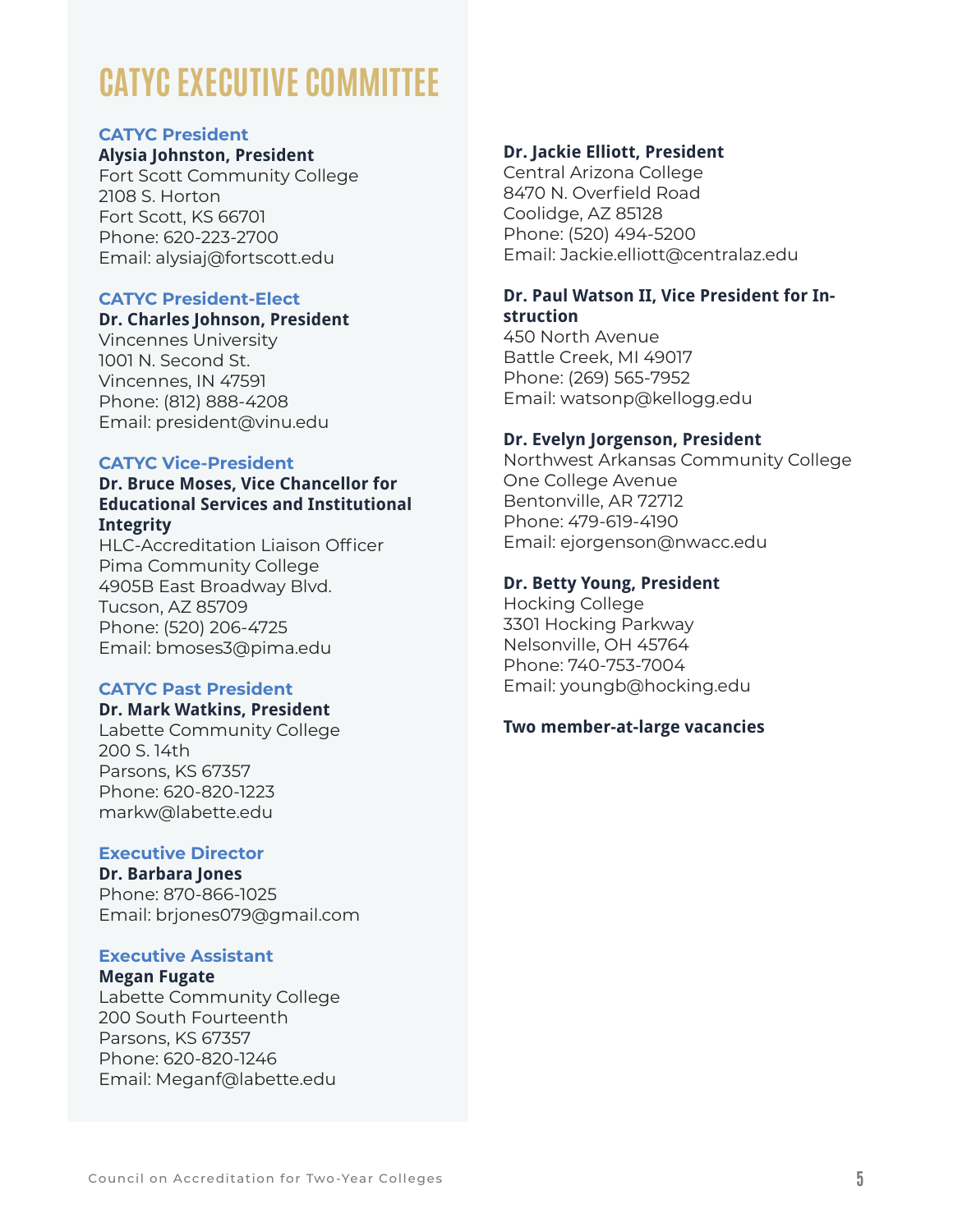

### FALL 2020 CATYC WEBINAR (BY ZOOM) **December 9, 2020 | 2:00 PM (Central)**

December's webinar will feature Dr. Karen Solomon, Vice President for Accreditation Relations and Director of Standard Pathway at the Higher Learning Commission (HLC). She will provide an update of HLC policy changes that have occurred since the U.S. Department of Education regulations went into effect on July 1, 2020 and will also highlight the 2021 virtual HLC Annual Conference. Time will be provided for Q and A. Please have your questions ready and mark your calendars for Wednesday, December 9, 2020 at 2P (central time). A Zoom Link will be sent to members.

# FALL 2021 **CATYC CONFERENCE**



The CATYC Annual Conference scheduled for September 2020, was cancelled due to the pandemic. Plans are in the works for fall 2021 at the same location – Kansas City, MO. More information will be forthcoming on proposal submissions for the 2021 Conference. In lieu of the 2020 conference, we will host two Zoom webinars with accreditation updates for our members on December 9, 2020 and February 17, 2021 (2P Central Time). More information will be sent to current members by email.



**2021 - Kansas City, Missouri** September 12-14, Embassy Suites by Hilton Kansas City-International Airport

**2022 - Phoenix, Arizona 2023 – Indianapolis, Indiana**